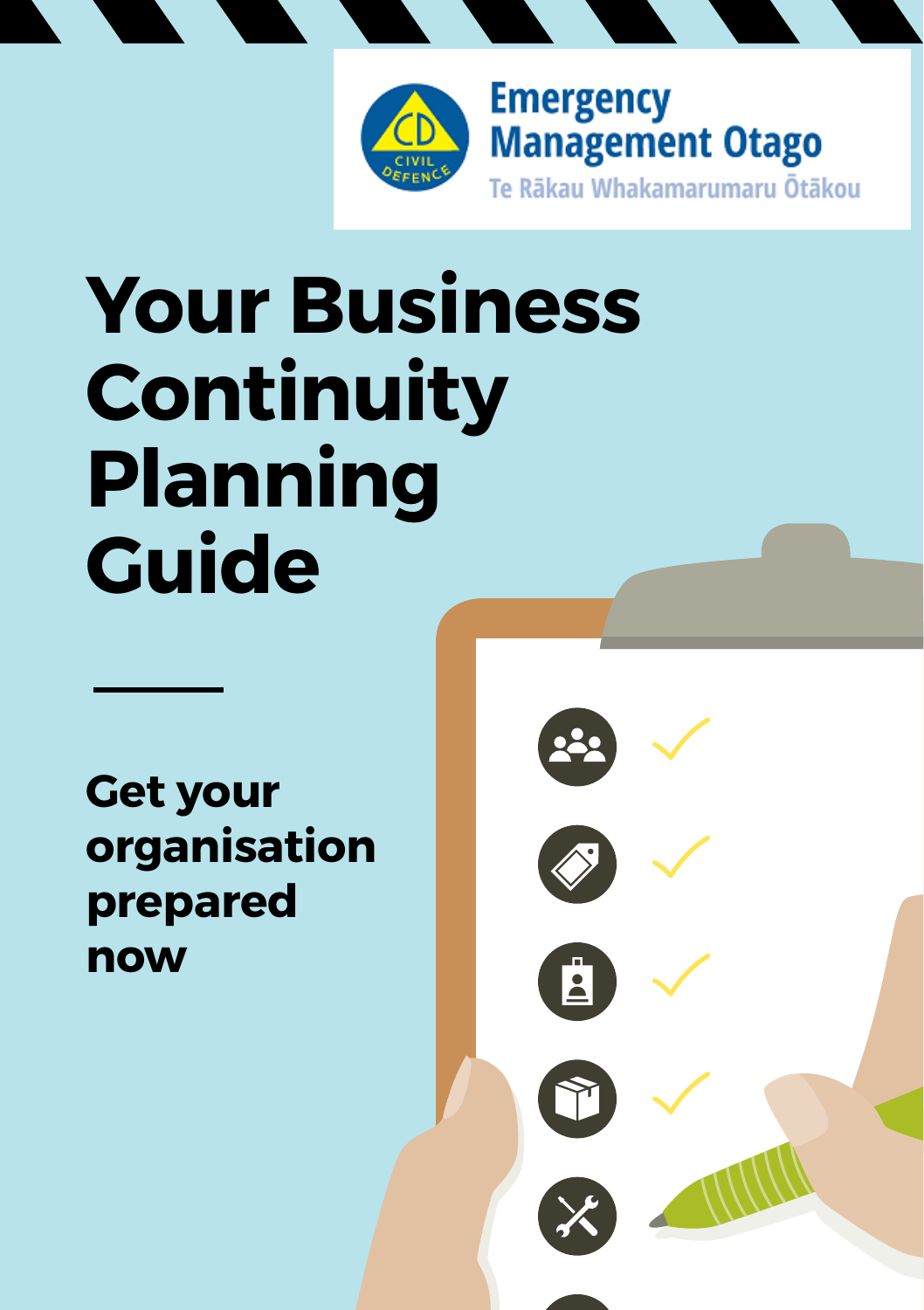### **Business continuity planning – it's not as hard as you think!**

A disruption could come in many forms – a major earthquake, flood, a prolonged power cut or even the sudden unavailability of you or a skilled member of your staff.

A business continuity plan identifies how your organisation can keep its essential functions up and running during a time of disruption.

Planning in advance will give you a better chance of recovering quickly.

If you are a small to medium sized business or organisation and are finding it hard to make the time to complete a plan, then this guide to business continuity planning is designed to help you.

Download our simple **business continuity plan template** and complete it by following the 12 easy steps in this guide.

Your completed plan will identify the essential actions required to ensure your organisation is prepared to get through a disruption.

If you feel you require further assistance with your business continuity planning, we recommend you contact a private consultant.

### **Before you start**

Download our template plan at **[OtagoCDEM.govt.nz](http://GetPrepared.nz/businesses) and use this to build your plan**.

View our example business continuity plan at **OtagoCDEM.govt.nz**

**Book time with your** staff to work through the steps together.

### **Business Continuity Plan**

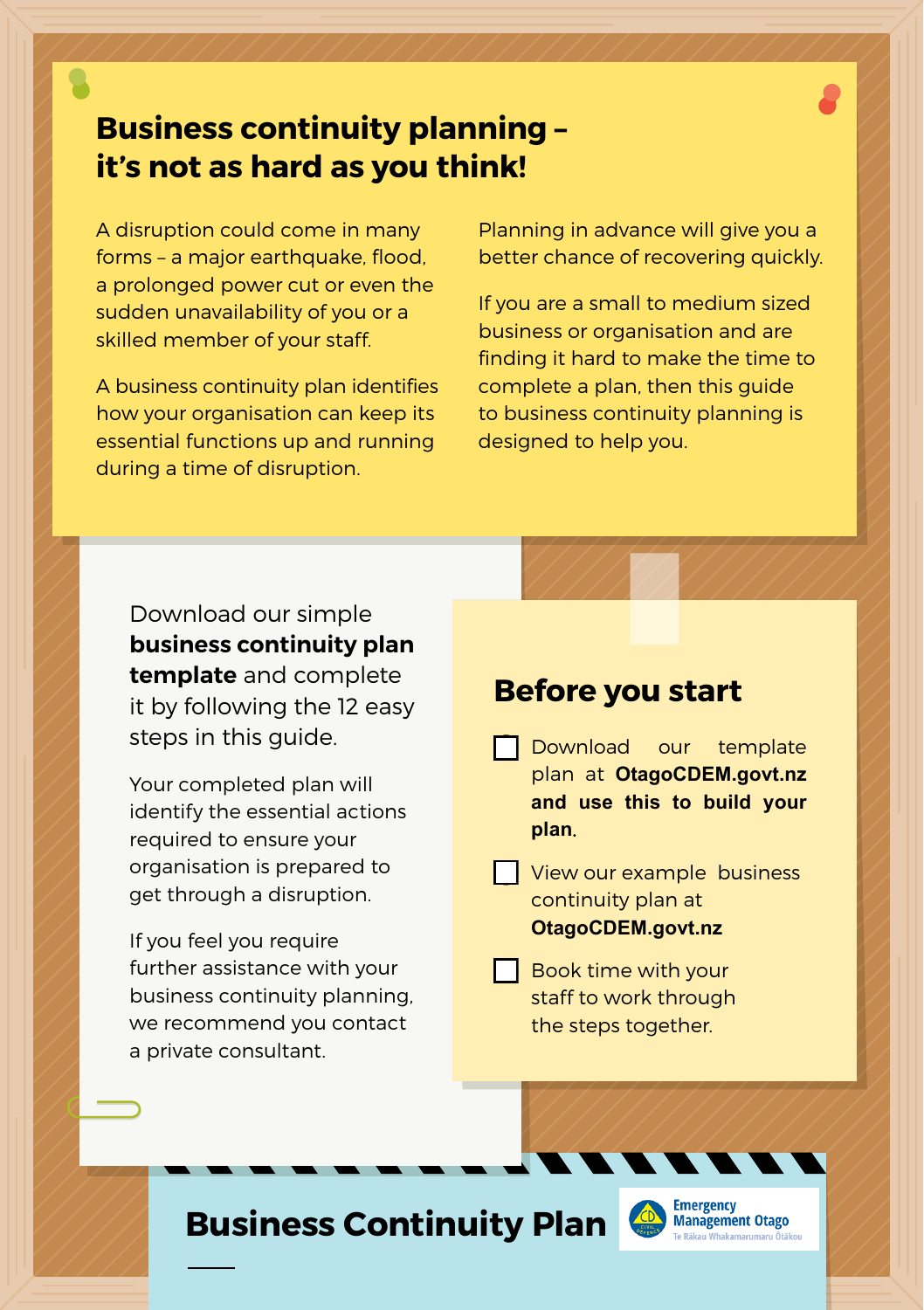# **1 Your staff**

People are your most important asset. They bring unique skills and knowledge, hold key relationships, and provide a high level of flexibility to your organisation. During a time of disruption, your staff could be the difference between success and failure.

<sup>4</sup> <sup>5</sup> <sup>6</sup> <sup>7</sup> <sup>8</sup> **At risk of a tsunami?**

**1. Sign up for alerts and follow WREMO Good sources for information during an emergency are:**  $\mathbb{R}^n$  . **VISIT www.WREMO.nz** WREMO's Facebook page **LIKE facebook.com/WREMOnz** WREMO's Twitter feed **FOLLOW @WREMOinfo LISTEN TO** Radio New Zealand and local stations

**RIGHT NOW Download the app**  Download the New Zealand Red Cross' Hazards app. Make sure General Notifications are turned on so WREMO can notify you during a life-threatening emergency. WREMO will send alerts only when personal safety is at risk. Adjust the other notifications to receive only what you want. Remember, this is the Wellington region and you probably won't want to be  $F = \mathbf{V}$ **WE'RE PREPARED!** We've signed up for emergency alerts <sup>2</sup> <sup>3</sup> <sup>4</sup> <sup>5</sup> <sup>6</sup> <sup>7</sup> <sup>8</sup>

**You<sup>r</sup> Earthquake Planning Guide Pick the American get prepared now**   $\Box$  Discuss with staff what a potential disruption might mean for your organisation and any vulnerabilities or commitments that might impact their availability after a disruption.

Encourage staff to take steps to be better prepared personally for an emergency.

Consider storing items at work to support staff after a disruption (e.g. dried food, emergency water, emergency toilet, BBQ, etc.).

Practise your emergency evacuation plans with staff.

Confirm staff contact details and next of kin contacts are up to date.

> Emergency Management Otagos website provides key steps for personal and household preparedness.



#### **Get started**

International experts know you reduce your chance of injury if you Drop, Cover and Hold during an earthquake. Most injuries during earthquakes are caused by the furniture, ornaments and building fittings, like ceiling tiles, rather than collapsing buildings. **In an earthquake: Indoors –** Stay inside until the shaking stops and it is safe to exit. Leave the building with caution and watch out for falling objects. **In a tall building –** Same as above, don't rush outside just because the fire alarms go off. **Outdoors –** Move away from buildings, trees, and power lines, then Drop, Cover and Hold until the shaking stops. **On a busy city street –** Don't stay on the footpath as things might fall on you from the buildings around you.

We've practiced Drop, Cover and Hold

**3. Know your tsunami zone** If you're near the coast during an earthquake and the shaking is either **Long or Strong, Get Gone!** In a local earthquake, the only tsunami warning

Talk with neighbours about how everyone can get Find out if the places you live, work, or play, are in a tsunami zone and where you need to go to be safe.  **getprepared.org.nz/TsunamiZone 10The first wave may arrive in as little as 10 minutes, so there is no time for an official warning such as sirens. We only send alerts for tsunami that start from far away, like South America.**

 $-$  where  $\overline{\phantom{a}}$ 

**2. Practice Drop, Cover and Hold TODAY**

Book time with relevant staff members to step your way through this guide and complete your plan.

**Locate your local Community Emergency Hub**

Community Emergency Hubs are gathering points for your community. Hubs used to be called Civil Defence Centres – but we changed the name to better reflect their purpose. After a large earthquake, locals like you should  $\mathcal{I}$ community's response using the appropriate skills and resources you have available to you.

 $W_{\rm eff}$ 

N:0W

**getprepared.org.nz:**  $F_{\rm eff}$ check out your area's Community Response Plan. see which areas you live, work and play are in Check out **www.WREMO** website. This is **.nz**  where you will go for **credible information** 

 $\overline{\phantom{a}}$ **Make your home safe**  $\mathcal{L}$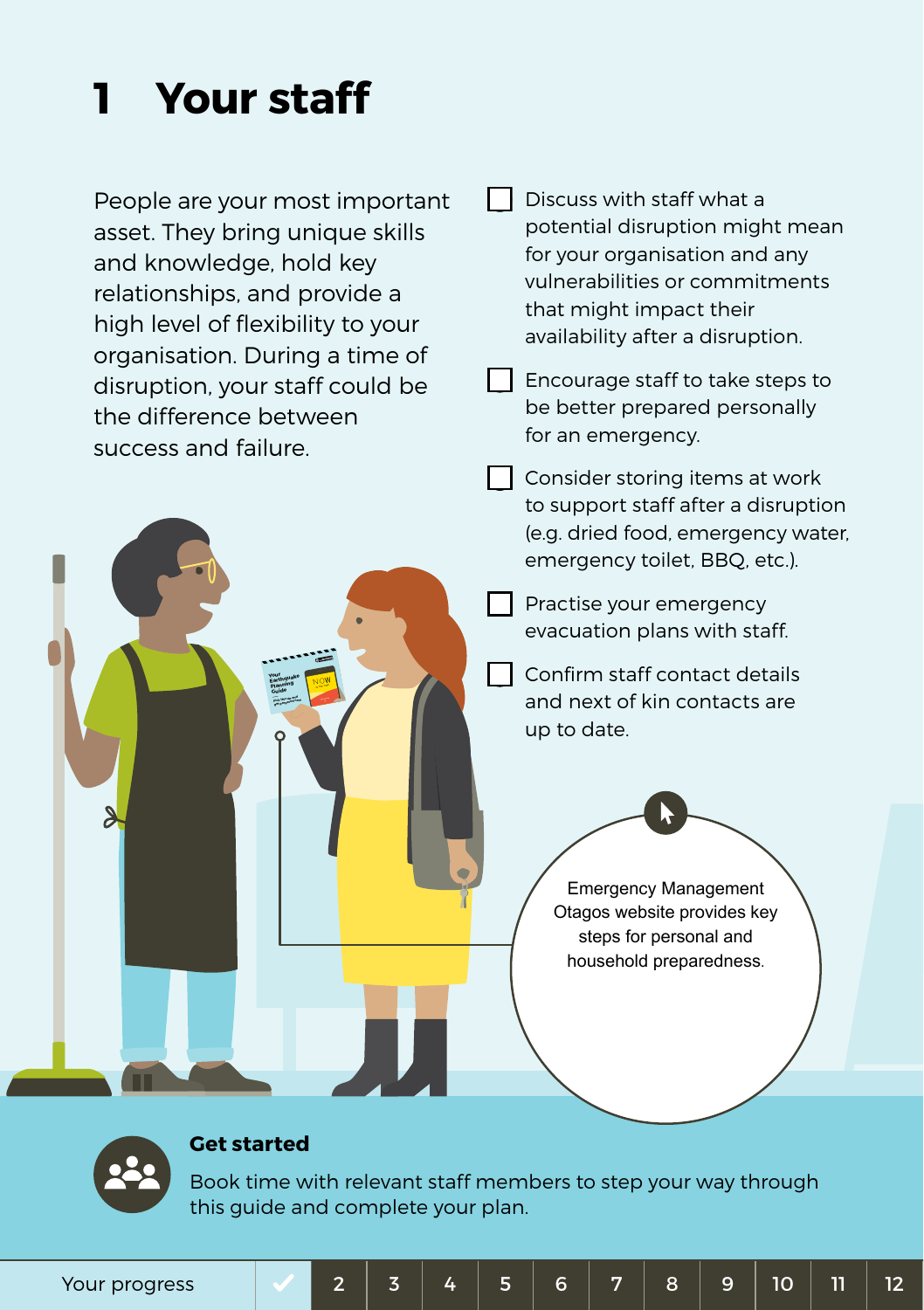## **2 Core products and/or services**

Your key products and/or services define the purpose of your business or organisation, or provide the majority of your income.

#### **Key considerations:**

- What is your business or organisation about?
- What are your products and/or services?
- Which of these are critical to maintaining essential contracts or customer relationships?
- What products and/or services could you stop delivering and still continue to function?

**Start to complete your template plan.** Follow each step and look for the icons at the bottom of each page to guide you to the relevant section of your plan.

*Example: Core products/services for a café*

- **Priority 1:** Coffee and drinks
- **Priority 2:** Baked goods made off-site
- **Priority 3:** Meals made on-site

See a completed example plan at **[GetPrepared.nz/businesses](http://GetPrepared.nz/businesses)**



List the three most important products and/or services needed to keep your business operating. Add this information under Step 2 of your template plan.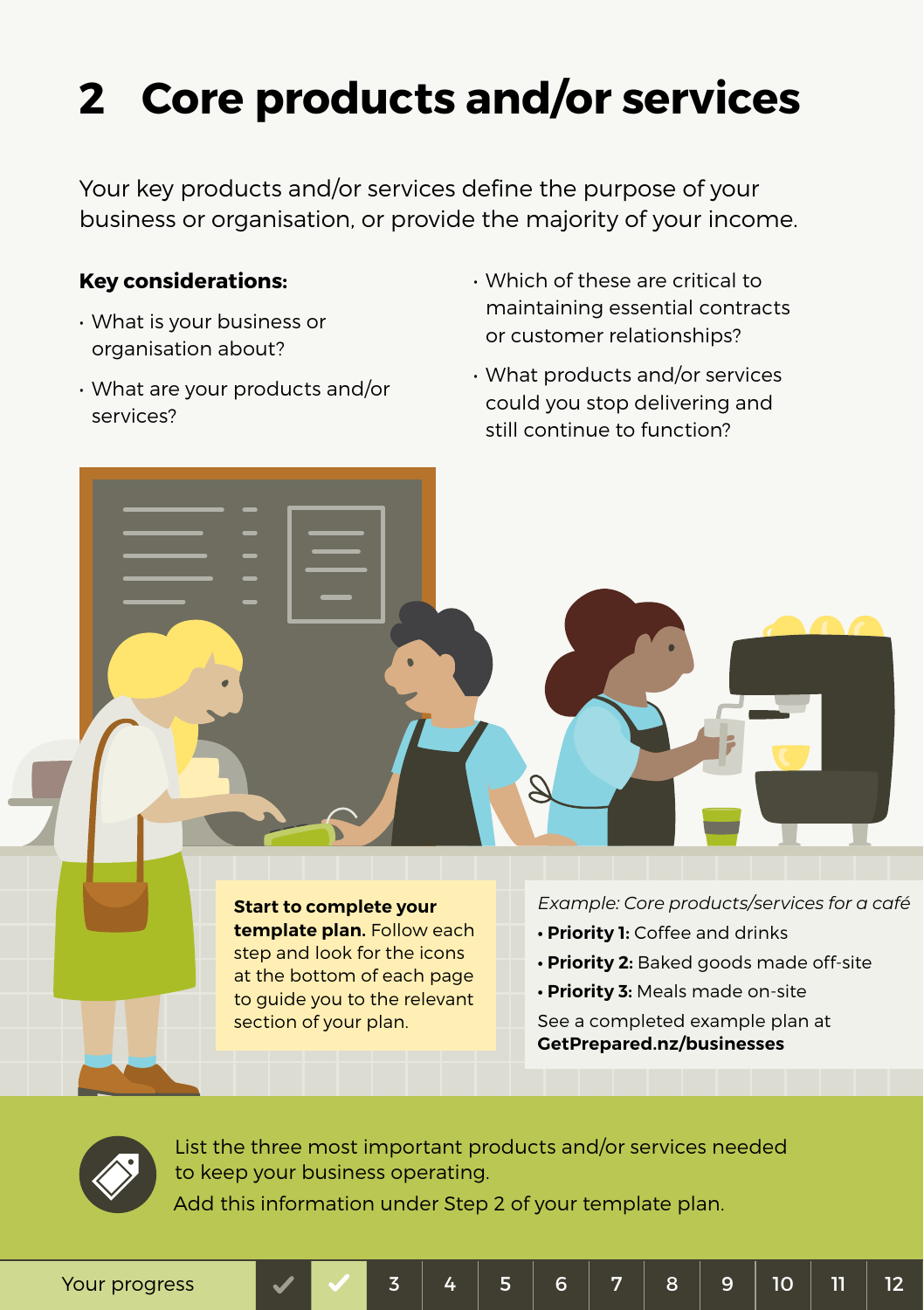### **Essential roles and tasks 3**

Which tasks in your business or organisation are vital to the delivery of the core products and/or services identified in Step 2?

#### **Key considerations:**

- What are the essential tasks for delivering your core products and/or services?
- Are there any tasks that require specialist skills, qualifications or licences?
- Do any tasks rely on a single person?
- Can others from inside or outside the business or organisation step in to complete these tasks?
- Are there any business processes that require authority – such as financial delegation?

### **Single points of failure**

If you identify key personnel, equipment or supplies without alternatives, these are risks you need to address.

Consider cross training members of your team to provide backup for different roles.



List the tasks essential to delivering your core products and/or services and the people capable of carrying out these tasks. Add this information under Step 3 of your template plan.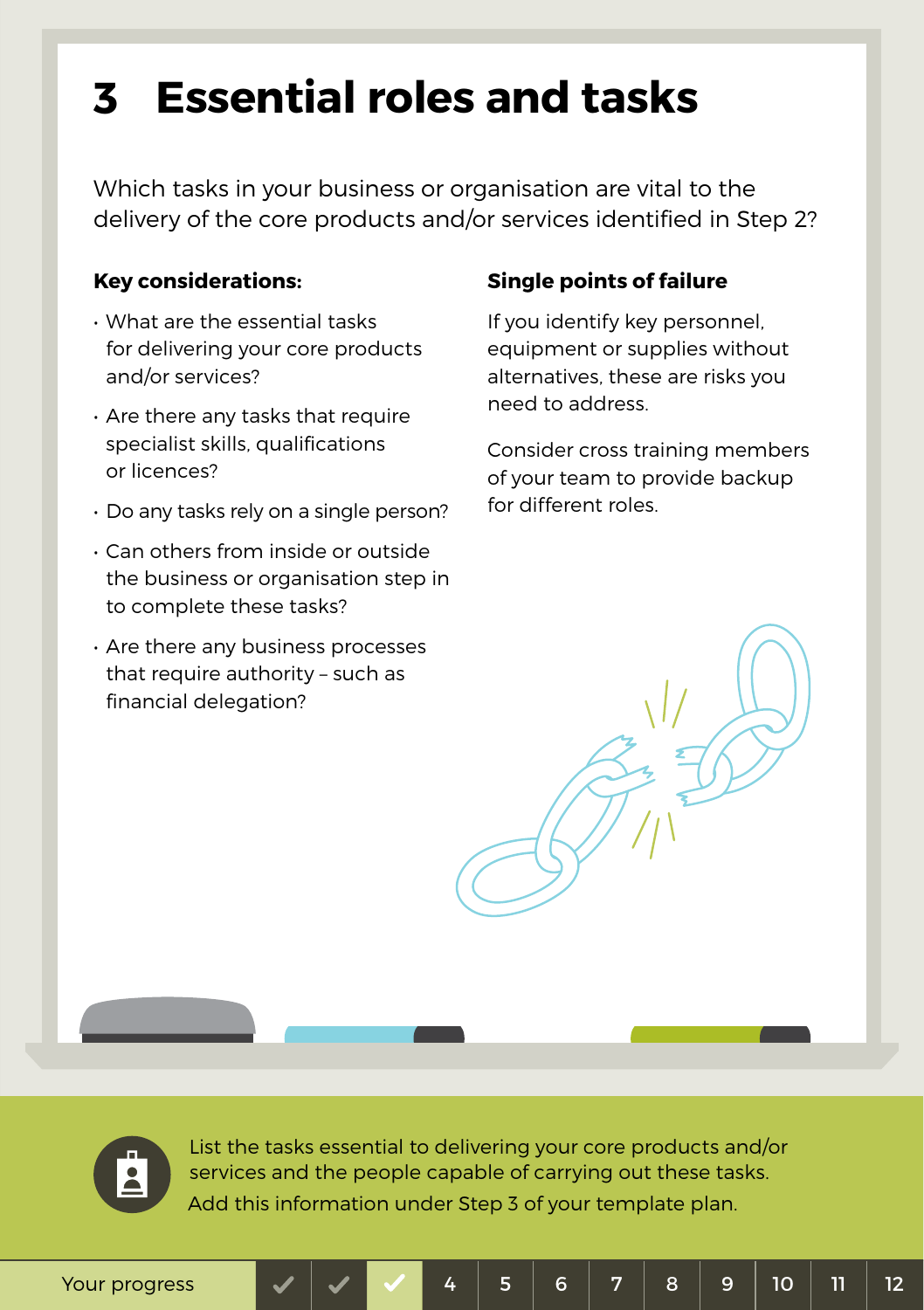### **4 Essential supplies**

What are the resources and supplies needed to create and deliver your core products and/or services identified in Step 2?

### **Key considerations:**

- Who supplies your required resources?
- Are there alternative suppliers who can provide the same resources?
- Are there alternative products that could be substituted into your processes?
- Do any supplies take a long time to arrive?



List your essential resources, suppliers and alternative supply options. Add this information under Step 4 of your template plan.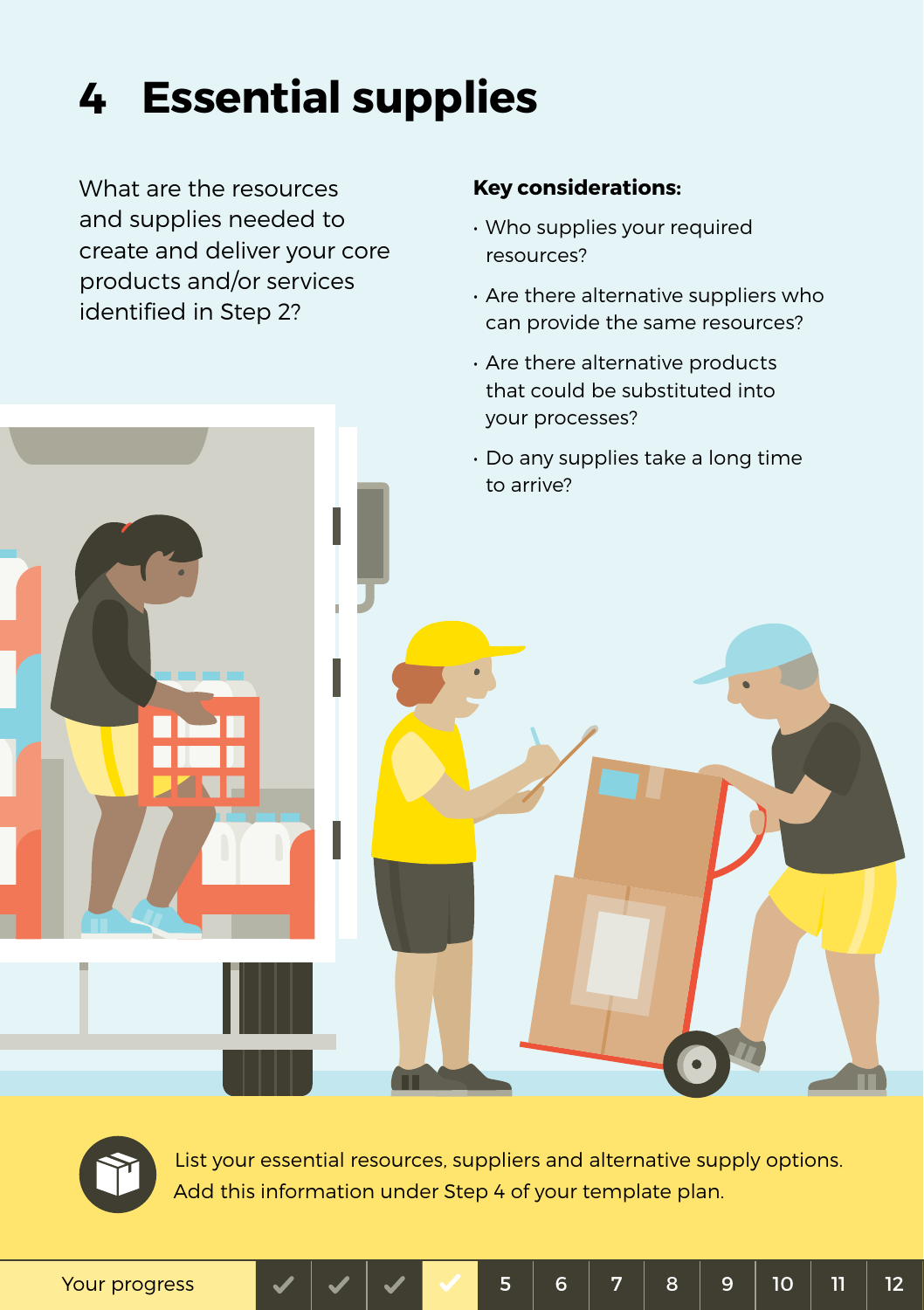#### **Factors to consider when choosing your suppliers:**



Raw materials (e.g. sources, distance, vulnerability, alternatives)



Transport (e.g. vulnerability, access issues, alternatives)



**Procurement** (e.g. different payment options)



Manufacture (e.g. timeframes, vulnerability, alternatives)



Data (e.g. record keeping, receipts, invoicing)



Communications (e.g. vulnerability, alternatives)



Packaging (e.g. sources, vulnerability, alternatives)



Warehousing (e.g. minimum requirements, vulnerability, alternatives)



Distributors (e.g. distance, vulnerability, alternatives)

**Ask your suppliers about their business continuity plans. This might help you to choose which supplier to use.**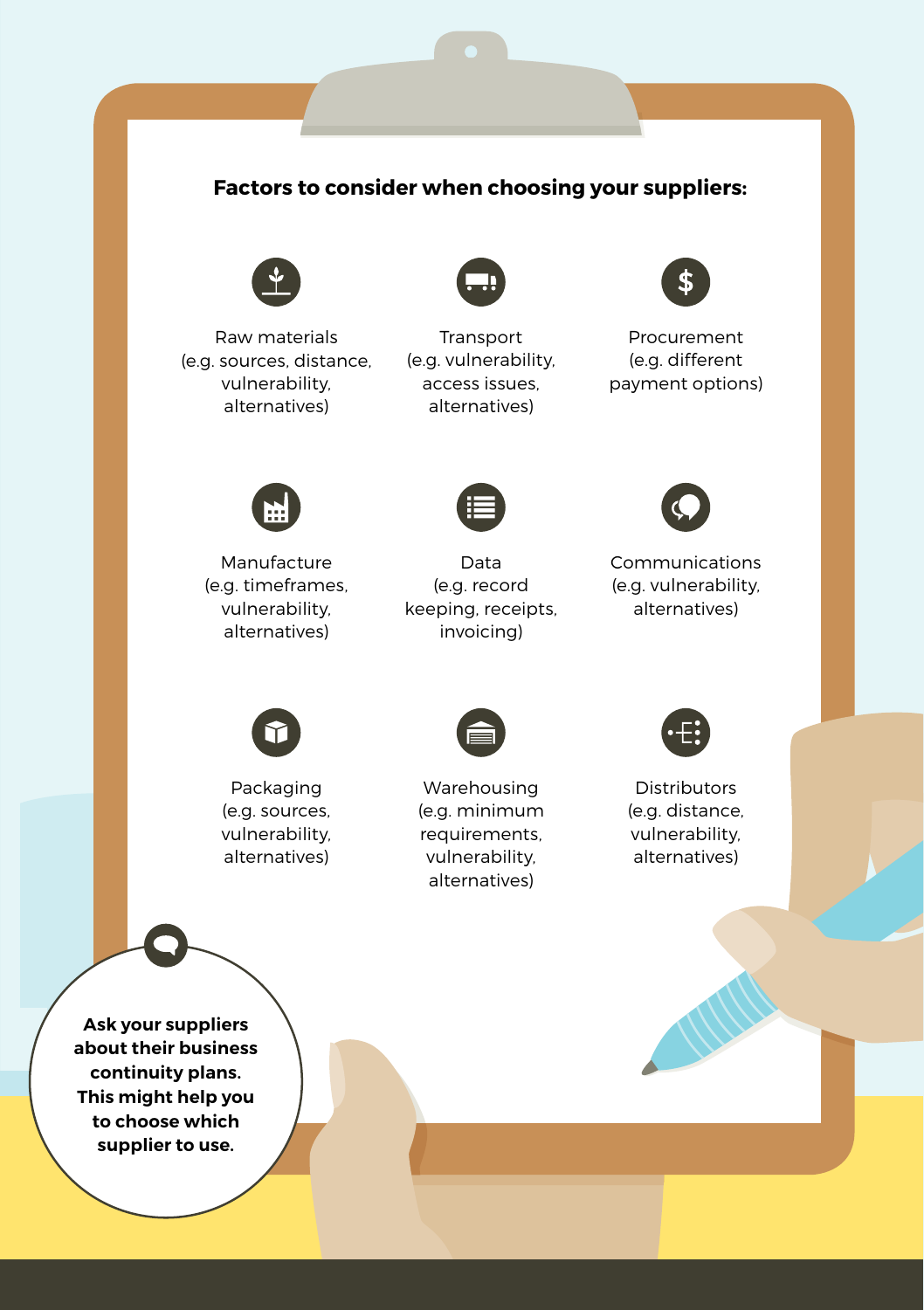### **5 Essential equipment**

What tools, equipment and technologies are needed to deliver your core products and/or services identified in Step 2?

#### **Key considerations:**

- Do you rely on any specialist equipment? If so, is it easily replaced and how long could it take to get a replacement?
- Is there alternative equipment that can be used instead?
- Do you have an up-to-date list of alternative equipment options?





List the equipment essential to delivering your core product and/or services, and the options for getting replacement equipment. Add this information under Step 5 of your template plan.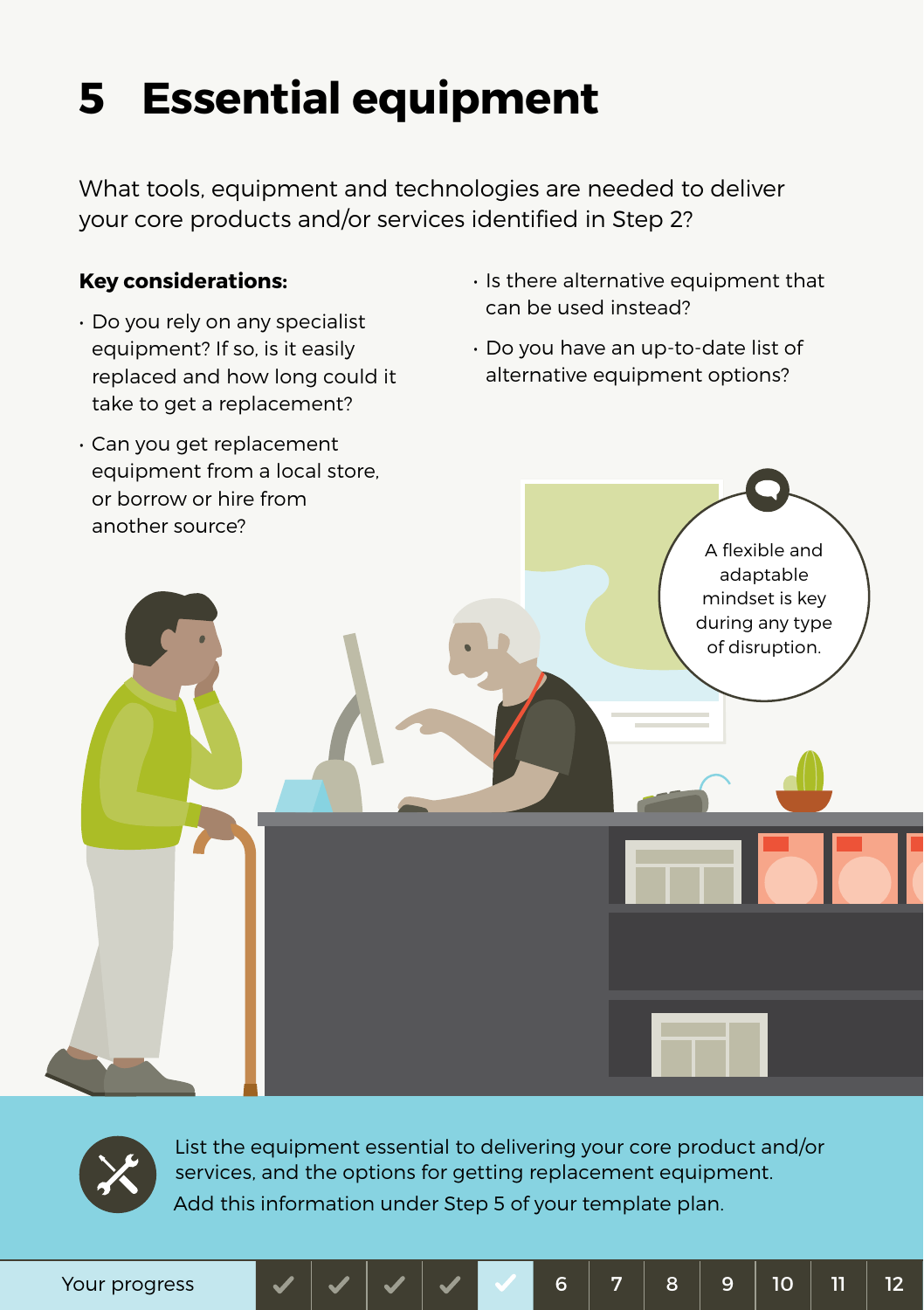## **6 Key customers/clients**

Who are your key customers or clients, and what are some options for getting your product or service to them?

#### **Key considerations:**

- Which customers/clients provide you with the majority of your income?
- Which customers/clients have a strong relationship with your business or organisation?
- Are they reliant on your product or service? Do they have other supply options?
- How can you maintain contact with them?
- What are some alternative payment options?





List the key customers or clients that bring you the majority of your income or are reliant on your products and/or services. Add this information under Step 6 of your template plan.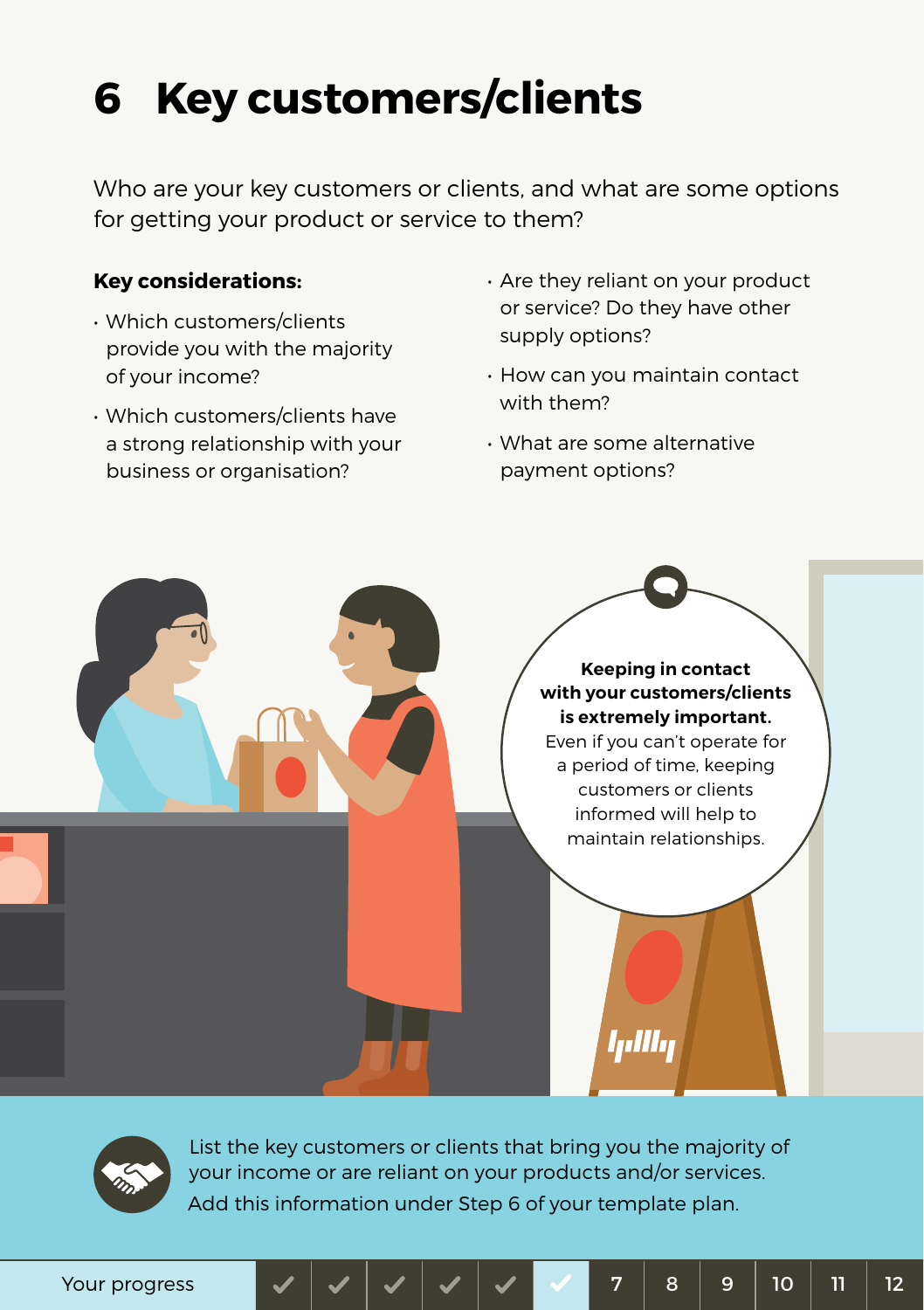# **7 Relocation options**

Some disruptions may mean you cannot continue operations at your current premises. What would you need to consider if your business or organisation needed to move to another location, even just for a short time?

### **Key considerations:**

- Is the location of your business or organisation critical? If so, why?
- Could you share premises alongside similar organisations?
- Could you work from home, or would a short-term lease be an option?
- How would you go about relocating your business or organisation if you needed to?
- Are relocation options accessible for people with disabilities?
- Do you have a contact list for your relocation options?





List some possible location options for relocating your business. Note down any advantages or disadvantages with each option. Add this information under Step 7 of your template plan.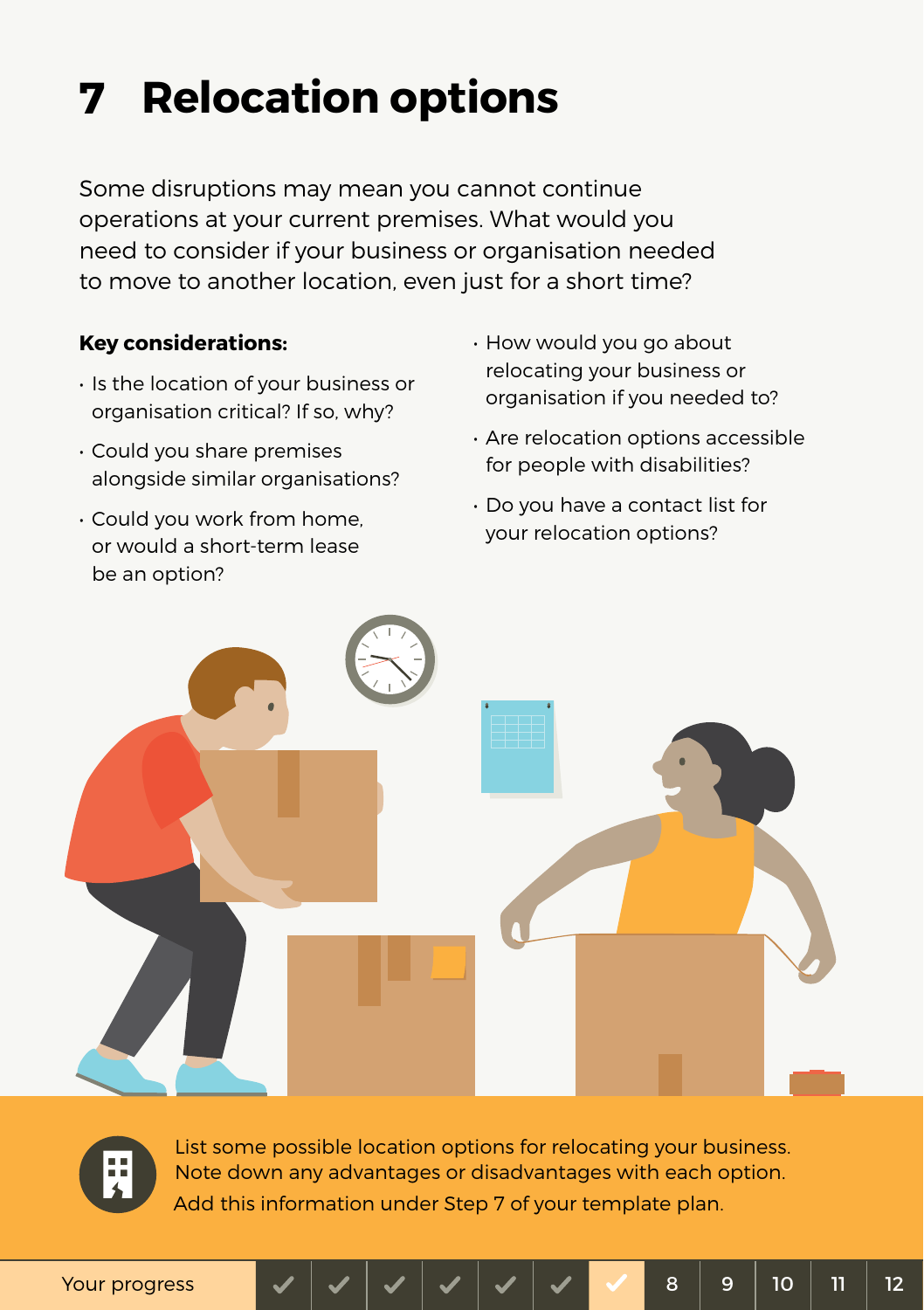### **8 Insurance requirements**

There are various forms of business insurance that will help improve the chances of your organisation's survival in the event of a disruption.

Some types of insurance you may want to consider:

- Business interruption insurance
- Income protection insurance
- Contents insurance
- Life insurance.

#### **Key considerations:**

- Is your insurance policy tailored to your business or organisation's needs?
- Do you have sufficient funds and insurance cover to either close temporarily or operate in a more limited capacity, if required?

**We suggest you speak with your insurance company or broker to better understand what insurance cover is available and what applies to your needs.** Make sure you review your insurance regularly, as your circumstances will change over time.

Record your insurance policy type, provider and number. Add this information under Step 8 of your template plan.

Your progress 8 9 10 11 12 Your progress 9 10 11 12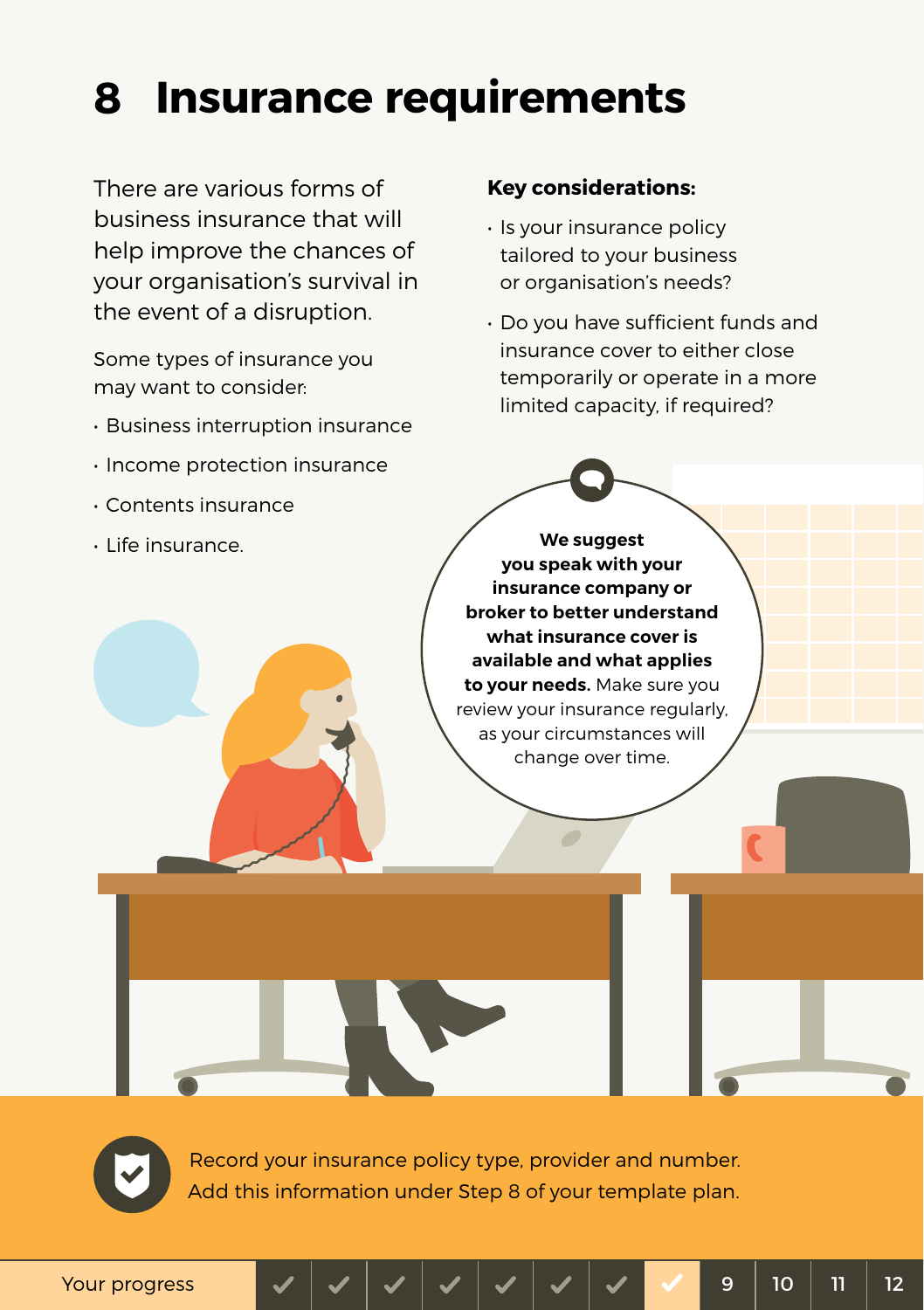# **Delegation of authority 9**

Who can step in to run your business or organisation and make key decisions in the place of the owner or manager? Making decisions about delegating authority and taking action in advance will help prevent further disruption to your business.

### **Key considerations:**

- Who can run the business in your absence?
- Who can make strategic decisions, order supplies, pay staff bills, update your website, access your intellectual property etc.?
- Is there an assistant manager, team leader or family member who could step in?
- Have a conversation with staff to make sure expectations are set.
- Who has access to the Sensitive Business Information Register?
- Seek legal advice an individual might require a power of attorney to operate on your behalf.
- Ensure key people are aware of the plan and the process to follow.



Download our Sensitive Business Information Register template from **[GetPrepared.nz/businesses](http://GetPrepared.nz/businesses)** and use it to record information so that the authorised person(s) can run your business in your absence. Add this information under Step 9 of your template plan.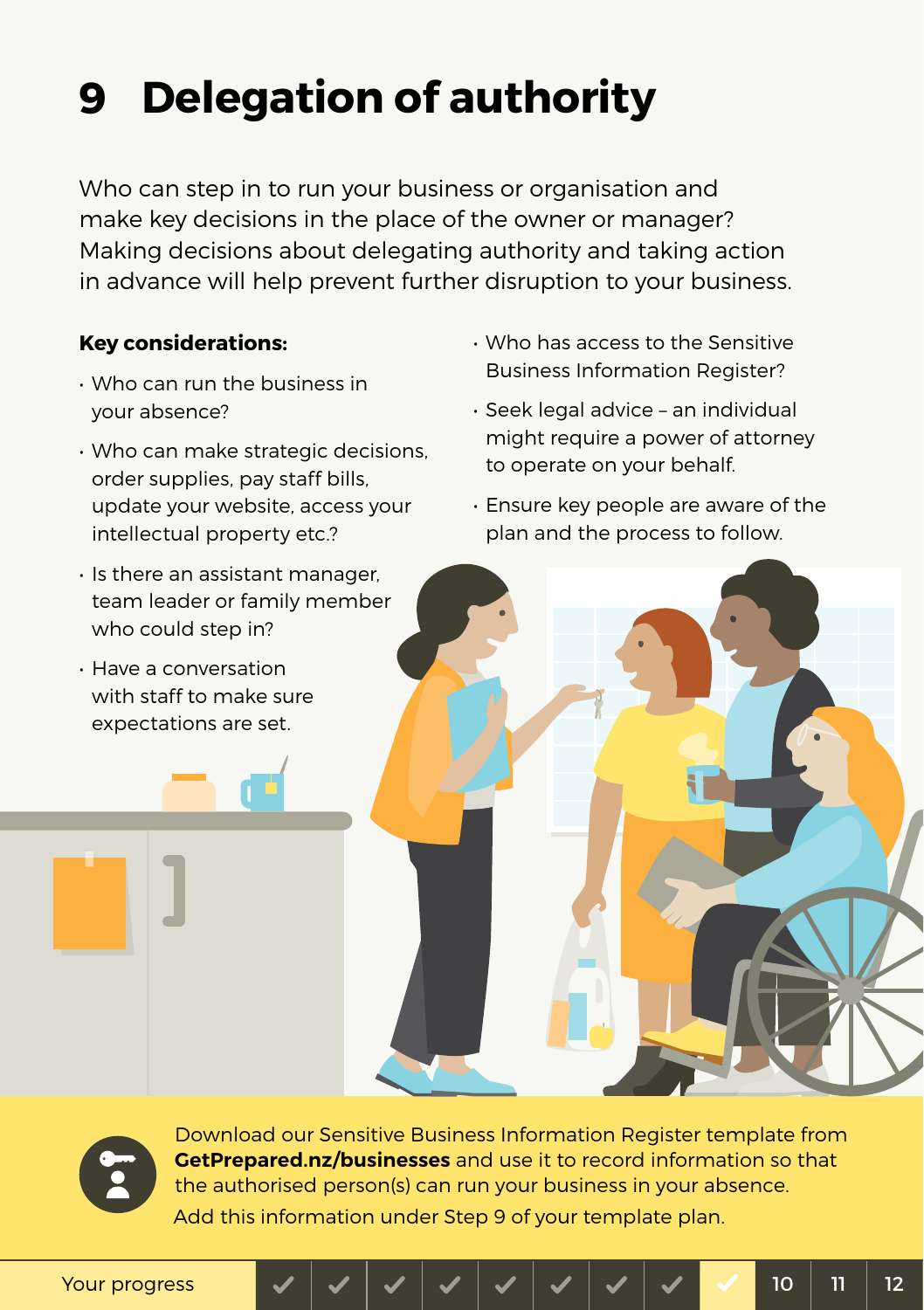### **10 Back up your records**

What information do you need to back up and what processes do you have in place to ensure your records can't be lost?

### **Key considerations:**

- What type of information and records do you need to back up? This could include customer records, accounts, emails contact lists, etc.
- Do you depend on paper records? How will your business or organisation continue if you lose access to your paper files?
- If your computer crashes, can you still access your data, including your business continuity plan, from somewhere else?
- Have you considered off-site back-ups, such as online storage in the cloud, a portable hard drive that is taken home every day, or professional back-up services?
- How regularly do your records need to be backed up?

Remember to include any login details and passwords in the Sensitive Business Information Register (see Step 9).





Record your methods for backing up your business records. Add this information under Step 10 of your template plan.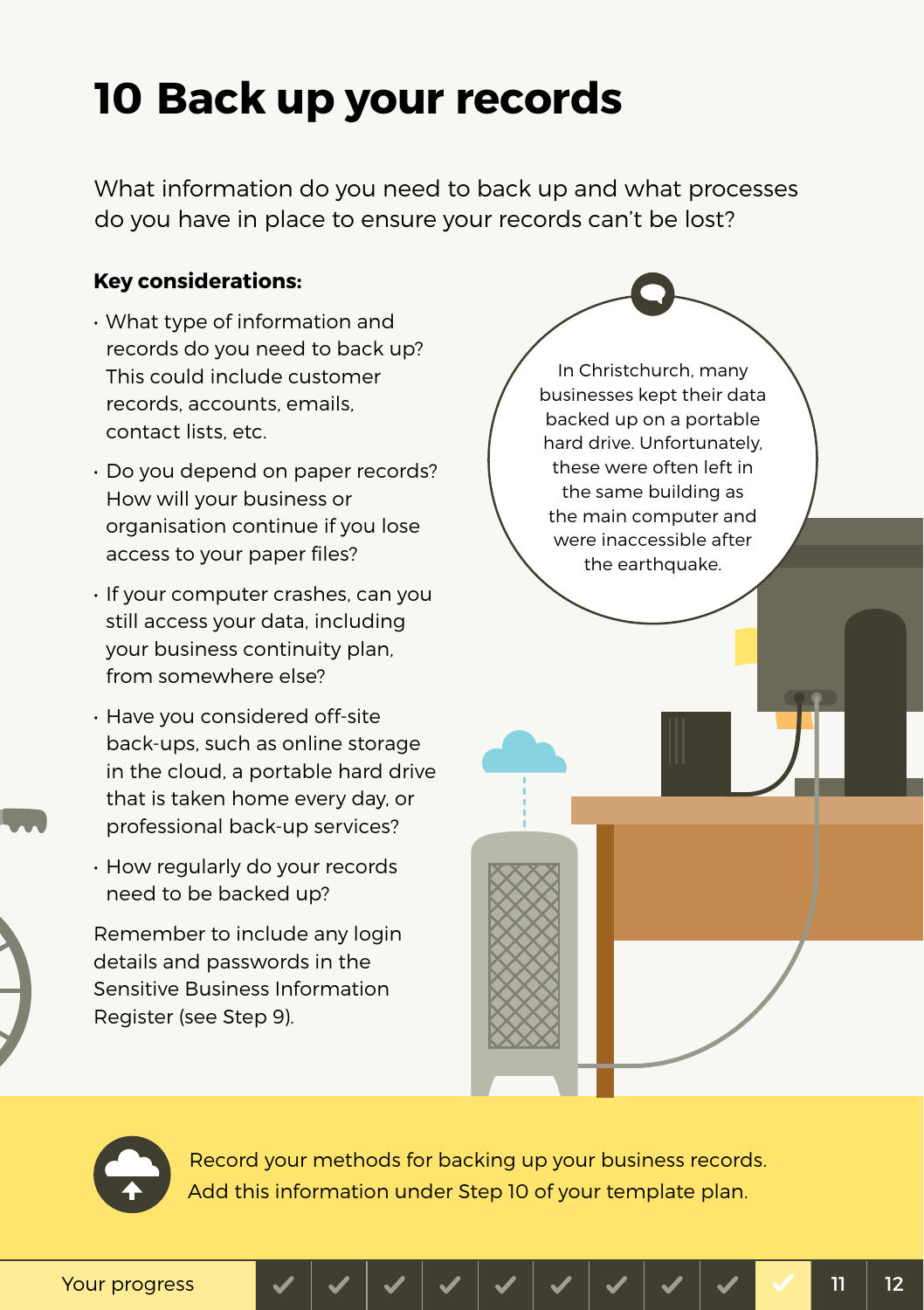### **11 Save this plan**

It is important that this plan is available to all critical staff, and is accessible in as many ways as possible.

Save your business continuity plan in multiple locations that can be accessed in different ways.

- Save a copy on your computer.
- Print a hard copy and keep it in an appropriate, accessible location.
- Store a copy online. There are a range of free online storage services available. Common providers include Google Drive, iCloud, and DropBox, which can synchronise with the information held on your computer, so you always have an up-to-date copy accessible from any computer or smartphone with internet access. Determine which service best meets your needs.
- Email a PDF of your plan to key staff members and encourage them to save it somewhere offline.
- Save a copy on your smartphone so you have an offline copy when you are out and about.





Record the locations where you have saved your plan to make sure you update all saved copies and inform staff when you make any changes. Add this information under Step 11 of your template plan.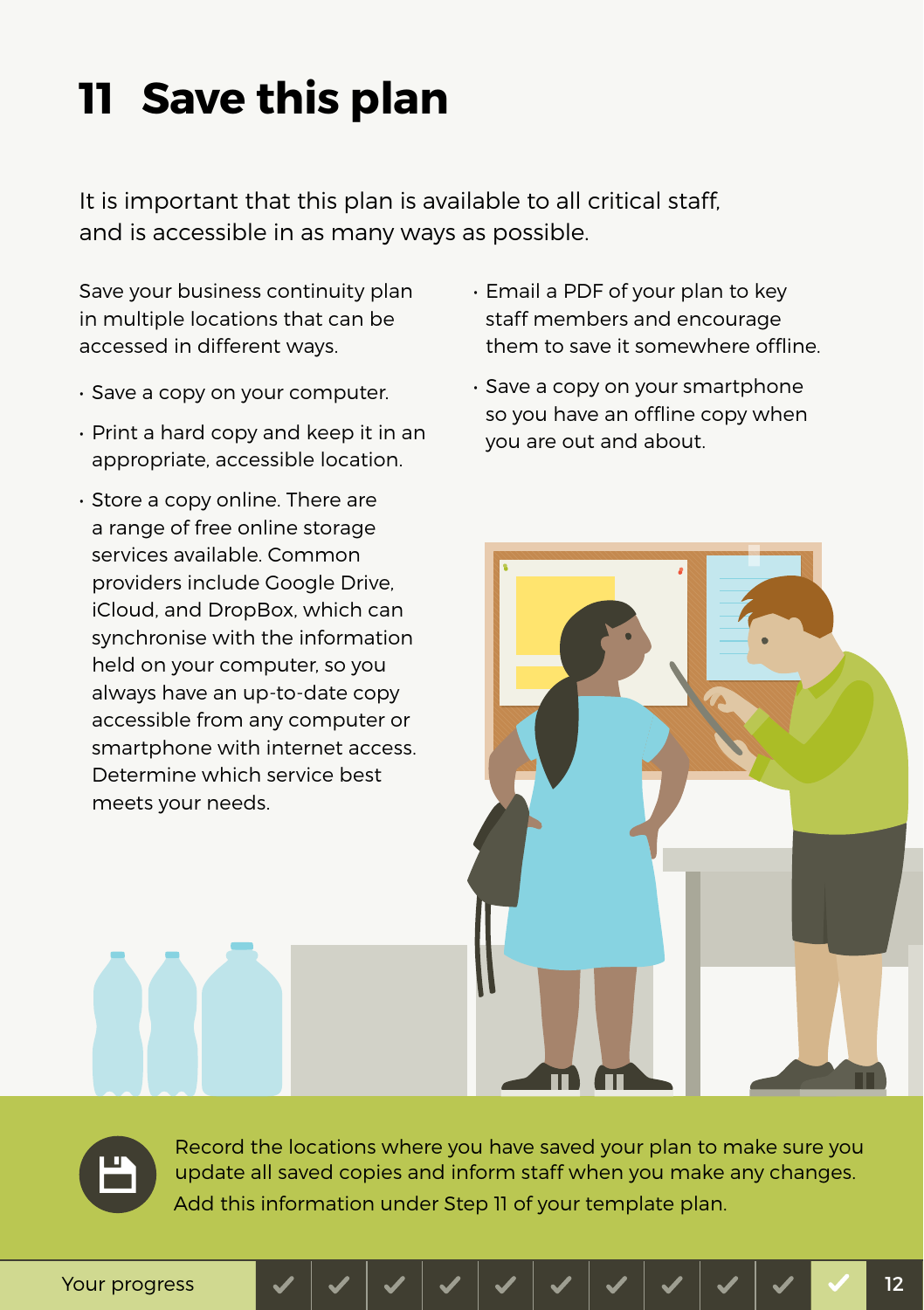## **12 Practise the plan**

Congratulations! You should now have your business continuity plan.

It is important that everyone in the organisation understands the business continuity plan and their role during a disruption. The best way to ensure that your staff remember the plan is to practise it! This will also help you to identify how it can be improved.



### **Here are some suggested next steps:**

- Schedule a date to practise your plan.
- Develop a scenario for example, what steps would you take following an earthquake if key management staff were unable to get to work?
- Get feedback from your staff. What went well? What needs improvement? Make any necessary adjustments to your procedures, update the plan and set a date for the next session.
- Check you also have dates to regularly practise your emergency procedures, such as fire evacuation and earthquake response.
- Include updating your plan in your processes, such as when you take on a new employee or change supplier.

Set a date at least once a year to practise and revise your plan. Add this information under Step 12 of your template plan.